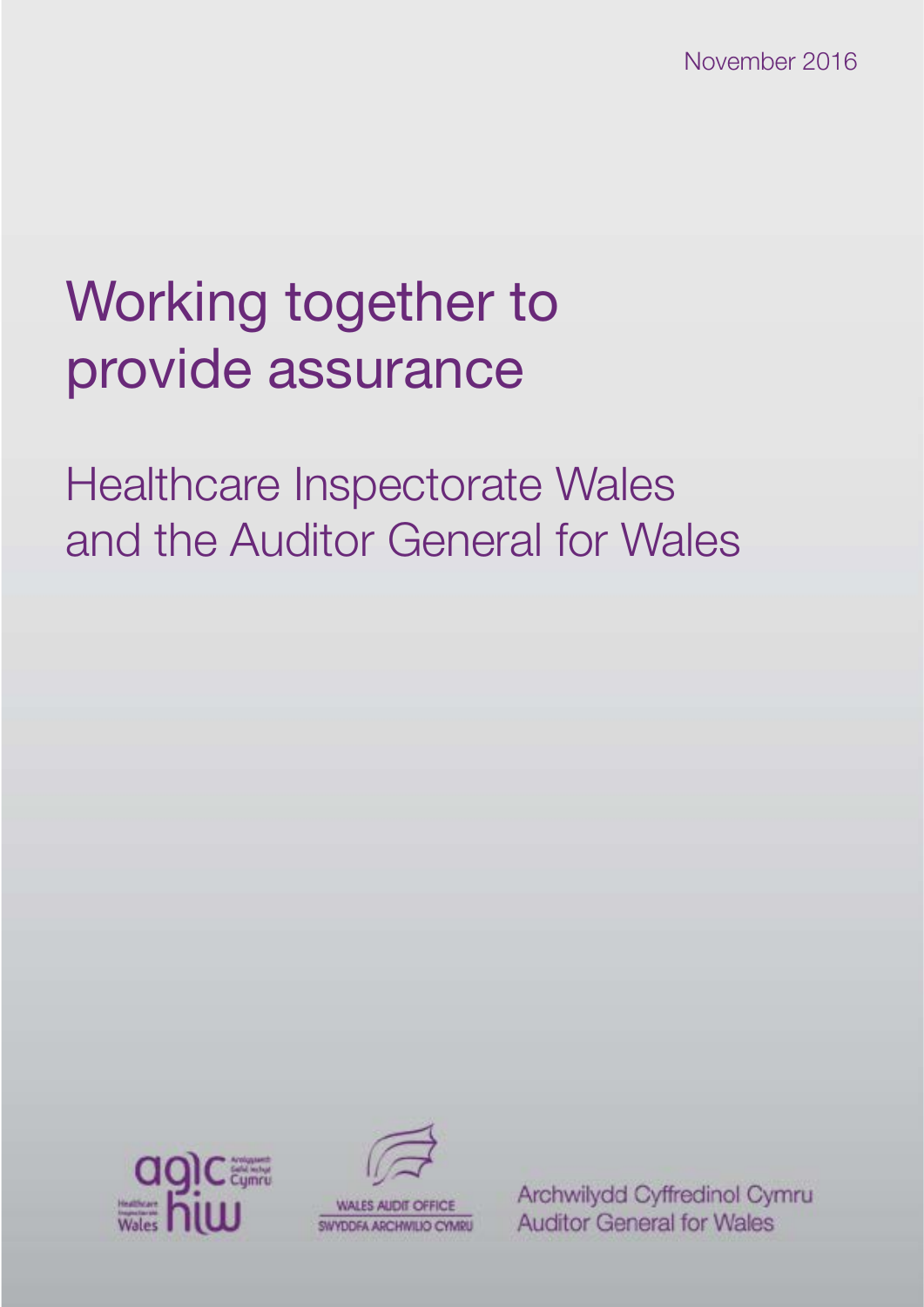The purpose of this paper is to describe the collective mechanisms we use to test the effectiveness of governance arrangements in the NHS in Wales.

## What is Governance?

For the NHS in Wales, governance<sup>1</sup> is defined by the NHS Confederation as:

**' A system of accountability to citizens, service users and the wider community, within which healthcare organisations work, take decisions and lead their people to achieve their objectives.**

**….It refers to the way in which NHS bodies ensure that they are doing the right things, in the right way, for the right people, in a manner that upholds the values**<sup>2</sup>  **set for the Welsh public sector.'**

Within the health and care landscape there are a number of key aspects of governance.

- 1 Corporate governance: refers to the mechanisms, processes and practices put in place to ensure the organisation is run appropriately. It is the framework by which a health board or NHS trust meets their obligations and objectives in relation to all staff, patients and the people of Wales.
- 2 Financial governance: relates to the way in which the finances of an organisation are governed. This is driven by the framework of rules, procedures and practices by which the organisation ensures accountability, fairness and transparency in the stewardship and good use of the organisation's finances.
- 3 Clinical governance: is the way the NHS works to improve and maintain the quality and safety of care patients receive. It is about ensuring that patients get the right care at the right time in the right place, and that it happens right first time.

# Why do we need to work together?

Our respective organisations have different roles and duties. The activities that we undertake to fulfil these encompass and support assessment of governance as outlined above. While the Wales Audit Office principally focusses on corporate and financial aspects of governance, HIW is mainly concerned with clinical governance. However, these areas are not mutually exclusive and making connections and joining up our respective work helps us to provide a rounded assessment of governance in NHS bodies. By working together, we can also ensure our work is **efficient**, **complementary**, and **achieves the greatest impact**. The ways in which we do this are:

- sharing intelligence and information to inform our respective work programmes;
- relying on each other's work to minimise any gaps and duplication; and
- undertaking joint activity where our combined resources can increase efficiency and impact.

1 What is governance **[e-manual](http://www.wales.nhs.uk/governance-emanual/what-is-governance-)**

2 A values and standards of behaviour framework, together with model standing orders and standing financial instructions, form the key elements of the governance and accountability framework for the NHS in Wales. **[e-manual](http://www.wales.nhs.uk/governance-emanual/values-and-standards-of-behaviour-framew)**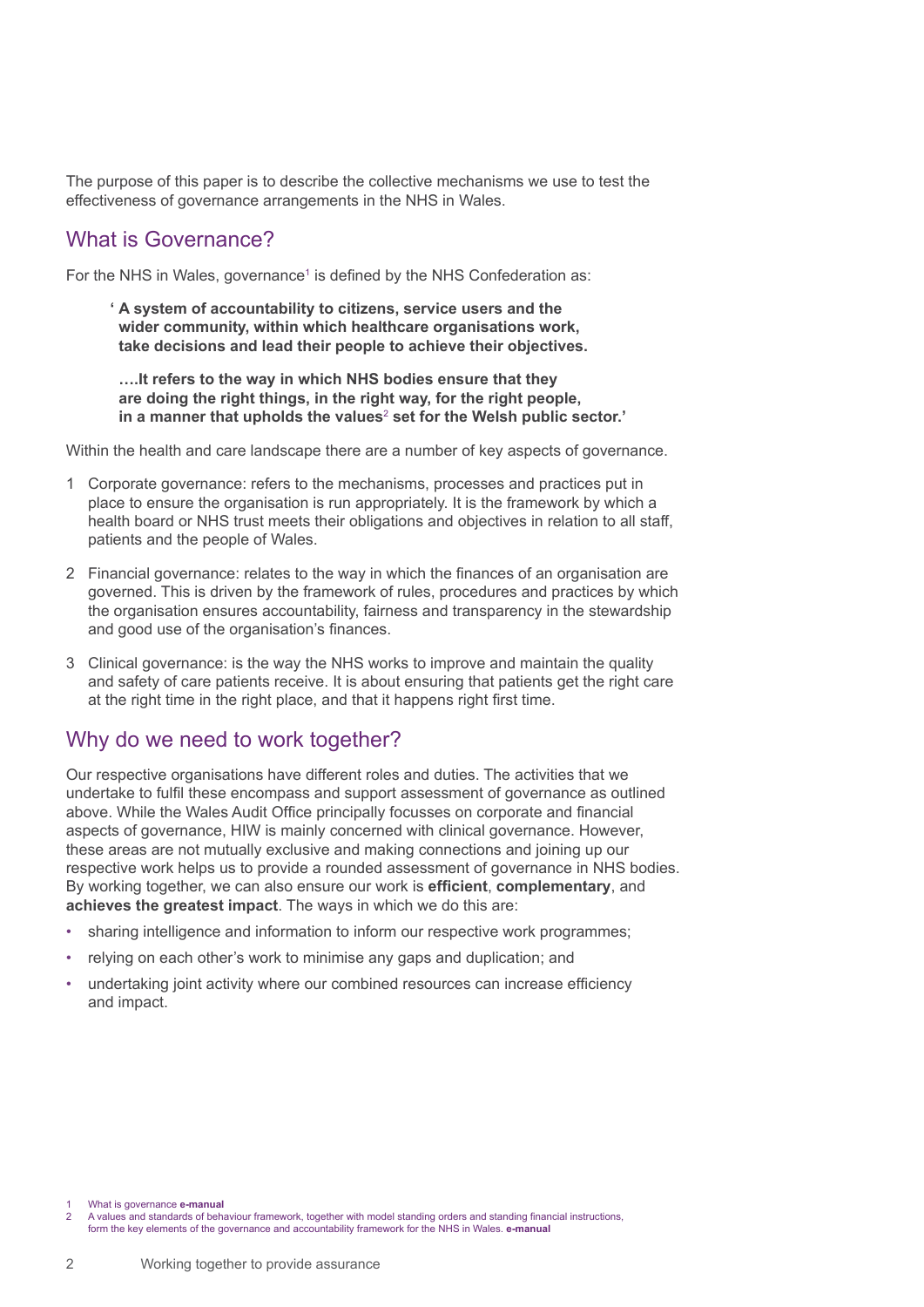#### How we enable our activities to connect

Each organisation has its own work programme and activities, but we have adopted practices that support our joint working and collaboration. Our approach for developing co-ordinated work programmes and sharing intelligence is set out in our joint Operational Protocol<sup>3</sup>. The following diagram provides a broad overview of our respective activities in health bodies and the many different ways we enable sharing of our findings, intelligence and work programmes.



3 **[Operational Protocol between Healthcare Inspectorate Wales and the Auditor General for Wales](http://www.audit.wales/sites/default/files/download_documents/hiw_agw_operational_protocol_english.pdf)**. Auditor General for Wales, HIW. March 2015

- 4 Relationship managers manage the interaction with an organisation to progress the goals of HIW. They play a key role in planning the HIW inspection and assurance activity for health boards and trusts within the NHS.
- 5 Q&S are Quality and Safety meetings where Boards scrutinise quality and safety issues in more detail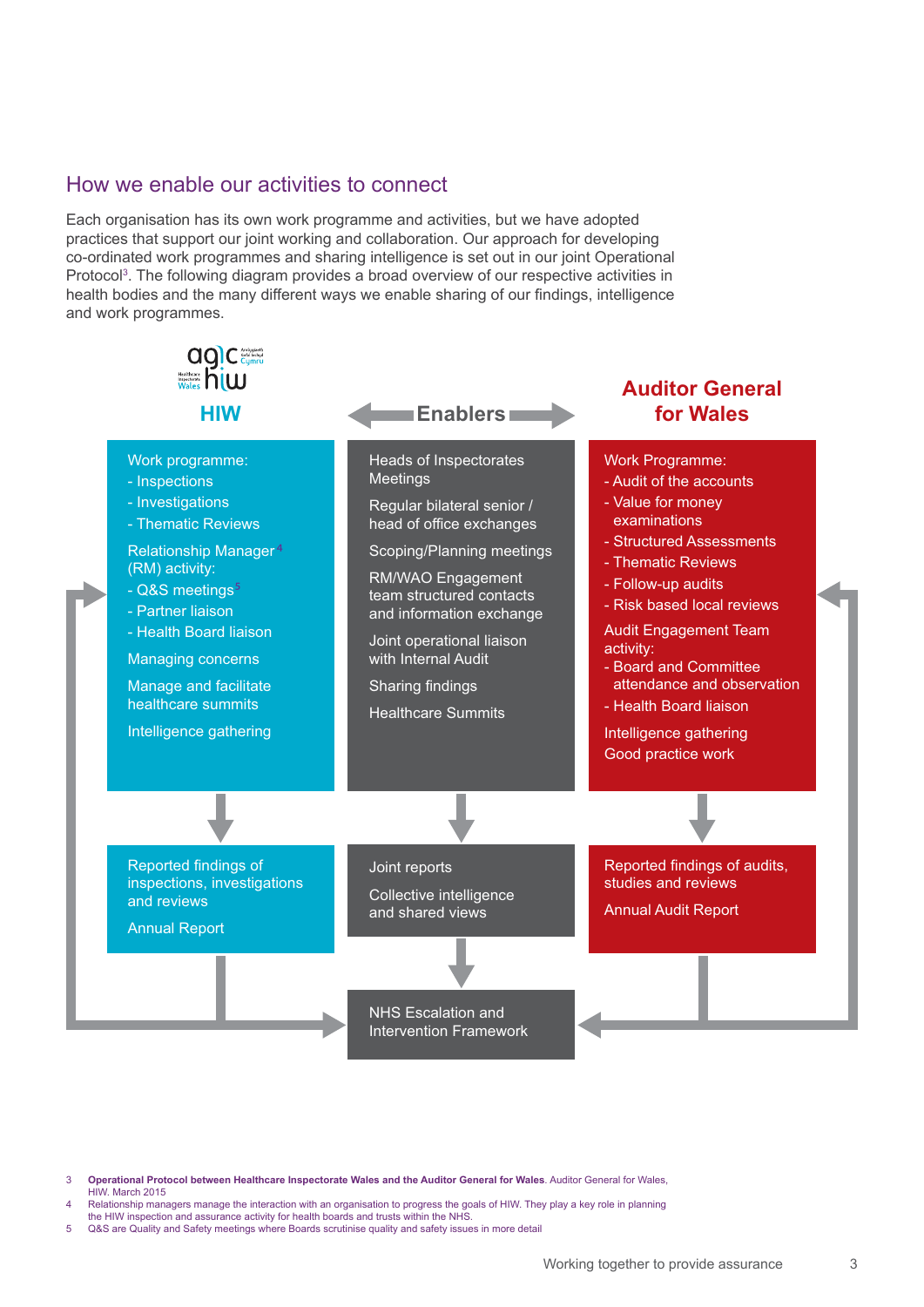## How we make this work in practice

#### Being more efficient – Testing Clinical and Corporate Governance

To understand and assess the effectiveness of governance arrangements, both organisations need to observe them in practice, including seeing the various committees at work. We have changed the way we work to improve efficiency and maximise our respective contributions, skills and resources. For example, quality and safety committees are a key source of evidence for how a health board is dealing with clinical governance issues. HIW now attend more of these committees than previously, with Wales Audit Office maintaining greater focus on the Board and other committees as a key element of their structured assessment work. Using the enablers outlined above, we have also agreed an approach to sharing our findings and observations to trace and triangulate issues from top down and bottom up through our respective work programmes and activities.

#### Complementary Work Programmes – Joining up our planning

While not all reviews specifically focus on governance, any review may reveal governance issues that require further investigation. For planning purposes and to maximise our efficiency, we share our work programmes in their entirety. This enables us to eliminate duplication in the two programmes, although occasionally, we may identify a need to look at the same topic from different perspectives.

The approach is to work together to ensure complementary and comprehensive coverage using the relevant strengths and skills of each organisation. Review teams keep in touch and share emerging findings, joining each other's meetings, and reviewing draft reports. This ensures that our work, taken together, adds more value, though we may not always badge the reports as joint publications.

For example, during 2016-17, both organisations are planning to undertake work that examines the arrangements for discharging patients from hospital. Each organisation is looking at specific aspects of patient discharge and we are working together closely to plan our respective activities to ensure they are complementary, and that reliance can be placed on each other's work where appropriate.

#### Greater Impact – Responding jointly to concerns

The Joint Governance Review of Betsi Cadwaladr University Health Board in 2013 resulted from our regular discussion and interactions, with our collective intelligence and evidence signalling shared concerns about governance at the Health Board. We concluded that it was appropriate, necessary and timely to undertake joint review work, with a single review team drawing on the expertise, skills and knowledge of both organisations. We planned and delivered the work together, producing a single report and providing a consolidated overview of the governance challenges facing the Health Board.

Our 2013 joint report informed a subsequent inquiry by the Public Accounts Committee, and was a stimulus for necessary changes to the senior leadership of the Health Board. We have undertaken further joint follow-up work in 2014 and 2015 that has maintained a focus on the governance challenges faced by the Health Board, and our work has informed Ministerial decisions to ultimately move the Health Board into special measures as part of the tripartite escalation and intervention process involving Welsh Government. Our joint work at the Health Board is a clear example of the impact that can be achieved where we work together and speak with one voice where we have identified a common concern.